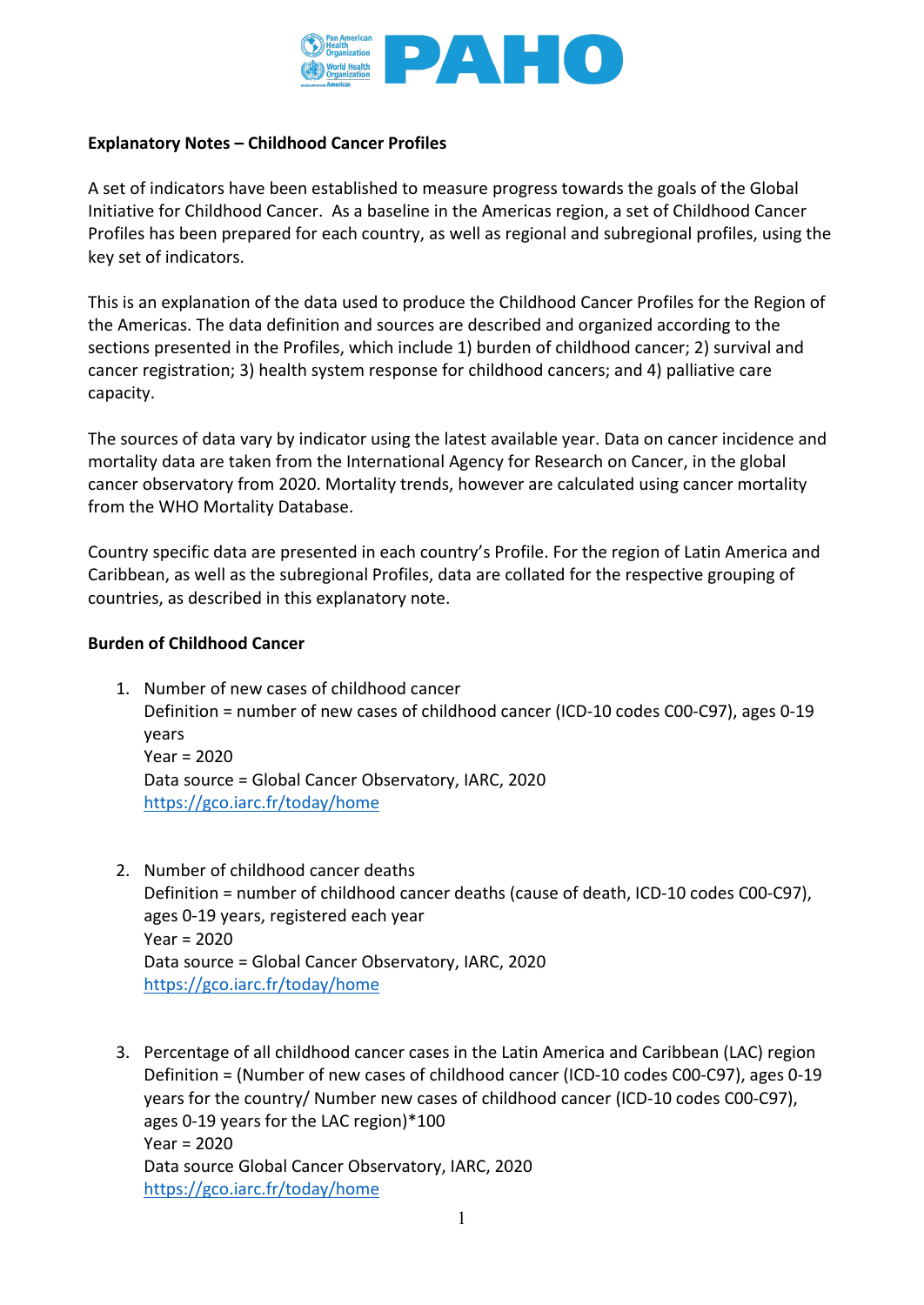

- 4. Percentage of all childhood cancer cases in the world (\*calculated only for LAC region) Definition = (Number of new cases of childhood cancer (ICD-10 codes C00-C97), ages 0-19 years for the LAC region/ Number new cases of childhood cancer (ICD-10 codes C00-C97), ages 0-19 years for the world)\*100 Year = 2020 Data source = Global Cancer Observatory, IARC, 2020 <https://gco.iarc.fr/today/home>
- 5. Percentage of all childhood cancer deaths in the Latin America and Caribbean (LAC) region Definition = (Number of childhood cancer deaths (ICD-10 codes C00-C97), ages 0-19 years for the country/ Number of childhood cancer deaths (ICD-10 codes C00-C97), ages 0-19 years for the LAC region)\*100 Year = 2020 Data source = Global Cancer Observatory, IARC, 2020 <https://gco.iarc.fr/today/home>
- 6. Percentage of all childhood cancer deaths in the world (\*calculated only for LAC region) Definition = (Number of childhood cancer deaths (ICD-10 codes C00-C97), ages 0-19 years for the LAC region/ Number of childhood cancer deaths (ICD-10 codes C00-C97), ages 0-19 years for the world)\*100 Year = 2020 Data source = Global Cancer Observatory, IARC, 2020 <https://gco.iarc.fr/today/home>
- 7. Percentage of all deaths among children and adolescents (1-19 years) that are due to Cancer

Definition - Country = (Number of childhood cancer deaths (ICD-10 codes C00-C97), ages 1- 19 years for the country/ Number of deaths, all causes, ages 1-19 years, for the country)\*100 Year = most recent year available

Argentina = 2018 Belize = 2016 Bolivia =2003 Brazil = 2019 Chile = 2018 Colombia = 2017 Costa Rica = 2019 Cuba = 2017 Dominican Republic = 2013 Ecuador = 2017 El Salvador = 2015 Guatemala = 2017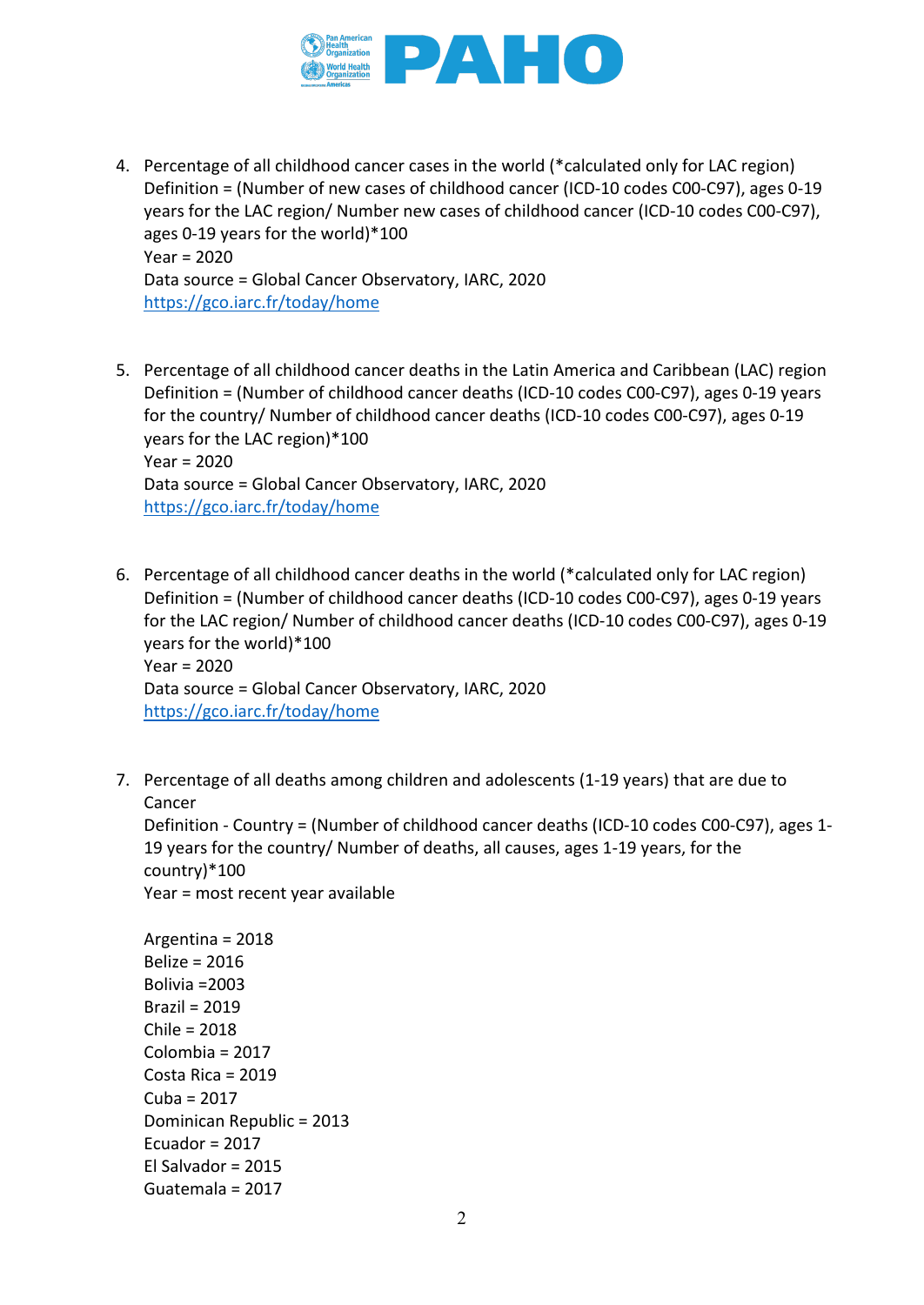

Guyana = 2014 Haiti = 2003 Honduras = 2013 Jamaica = 2014 Mexico = 2017 Nicaragua = 2018 Panama = 2018 Paraguay = 2017 Peru = 2017 Suriname = 2014 Trinidad and Tobago = 2012 Uruguay = 2017 Venezuela = 2014

Definition – LAC Region = (Number of childhood cancer deaths (ICD-10 codes C00-C97), ages 1-19 years for the LAC region/ Number of deaths, all causes, ages 1-19 years, for the LAC )\*100

Year = 2012 (latest available data with the largest number of countries (23 countries)

Countries included for this indicator = Argentina, Belize, Brazil, Chile, Colombia, Costa Rica, Cuba, Dominican Republic, Ecuador, El Salvador, Guatemala, Guyana, Honduras, Jamaica, Mexico, Nicaragua, Panama, Paraguay, Peru, Suriname, Trinidad and Tobago, Uruguay, and Venezuela.

Definition – South America Region = (Number of childhood cancer deaths (ICD-10 codes C00-C97), ages 1-19 years for the South America region/ Number of deaths, all causes, ages 1-19 years, for the South America region)\*100 Year = 2012 (latest available data with the largest number of countries (9 countries)

Countries included for this indicator = Argentina, Brazil, Chile, Colombia, Ecuador, Paraguay, Peru, Uruguay, and Venezuela.

Definition – Central America Region (includes Dominican Republic and Haiti) = (Number of childhood cancer deaths (ICD-10 codes C00-C97), ages 1-19 years for the Central America region/ Number of deaths, all causes, ages 1-19 years, for the Central America region)\*100 Year = 2012 (latest available data with the largest number of countries (9 countries)

Belize, Costa Rica, Dominican Republic, El Salvador, Guatemala, Honduras, Mexico, Nicaragua, and Panama.

Definition – Caribbean Region (includes Guyana and Suriname) = (Number of childhood cancer deaths (ICD-10 codes C00-C97), ages 1-19 years for the Caribbean region/ Number of deaths, all causes, ages 1-19 years, for the Caribbean region)\*100 Year = 2012 (latest available data with the largest number of countries (9 countries)

Countries included for this indicator = Cuba, Guyana, Jamaica, Suriname, and Trinidad and Tobago.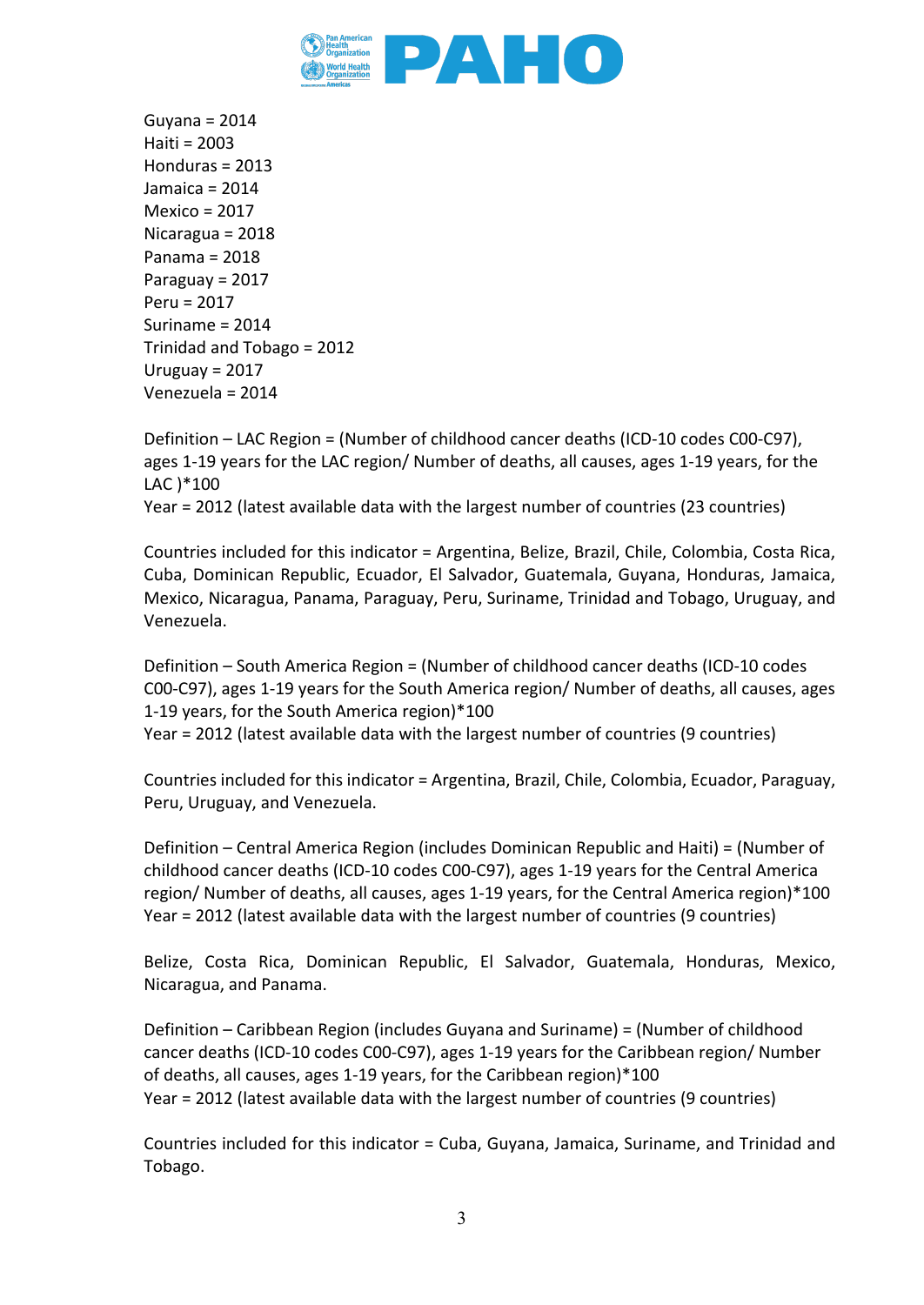

Data source = WHO Mortality Data (raw data files imported from WHO database) Files accessed on September, 2021 <https://www.who.int/data/data-collection-tools/who-mortality-database>

8. Proportion of prioritized cancers

ALL= acute lymphoblastic leukemia Burkitt=Burkitt's lymphoma Hodgkin= Hodgkin's lymphoma RB = retinoblastoma Wilms = Wilms Tumor LGG = low-grade glioma

Definition = (number of each one of the 6 prioritized cancers in the WHO Global Initiative for Childhood Cancer (Acute Lymphoblastic Leukemia, Burkitt's lymphoma, Hodgkin's lymphoma, Retinoblastoma, Wilms Tumor, and Low-grade glioma)/number of all childhood cancers)\*100 Age range  $= 0-14$  years Regions = countries, subregions (South America, Central America, and Caribbean), and region (Latin America and the Caribbean)

Countries included in this analysis

Latin America and the Caribbean (n=32 countries): Argentina, Antigua and Barbuda, Bahamas, Barbados, Belize, Bolivia, Brazil, Chile, Colombia, Costa Rica, Cuba, Dominica, Dominican Republic, Ecuador, El Salvador, Grenada, Guatemala, Guyana, Haiti, Honduras, Jamaica, Mexico, Nicaragua, Panama, Paraguay, Peru, Saint Kitts & Nevis, Saint Lucia, Suriname, Trinidad and Tobago, Uruguay, and Venezuela.

South America (n=10 countries): Argentina, Bolivia, Brazil, Chile, Colombia, Ecuador, Paraguay, Peru, Uruguay, and Venezuela.

Central America (includes Dominican Republic and Haiti) (n=10 countries): Belize, Costa Rica, Dominican Republic, El Salvador, Guatemala, Haiti, Honduras, Mexico, Nicaragua, and Panama.

The Caribbean (includes Guyana and Suriname) (n=12 countries): Antigua and Barbuda, Bahamas, Barbados, Cuba, Dominica, Grenada, Guyana, Jamaica, Saint Kitts & Nevis, Saint Lucia, Suriname, and Trinidad and Tobago.

Data source = PAHO/WHO Country Cancer Profiles – 2020 [https://www3.paho.org/hq/index.php?option=com\\_topics&view=rdmore&cid=10473&ite](https://www3.paho.org/hq/index.php?option=com_topics&view=rdmore&cid=10473&item=cancer&cat=scientific_technical&type=4-cancer-country-profiles-2020&lang=en) [m=cancer&cat=scientific\\_technical&type=4-cancer-country-profiles-2020&lang=en](https://www3.paho.org/hq/index.php?option=com_topics&view=rdmore&cid=10473&item=cancer&cat=scientific_technical&type=4-cancer-country-profiles-2020&lang=en)

Accessed on September, 2021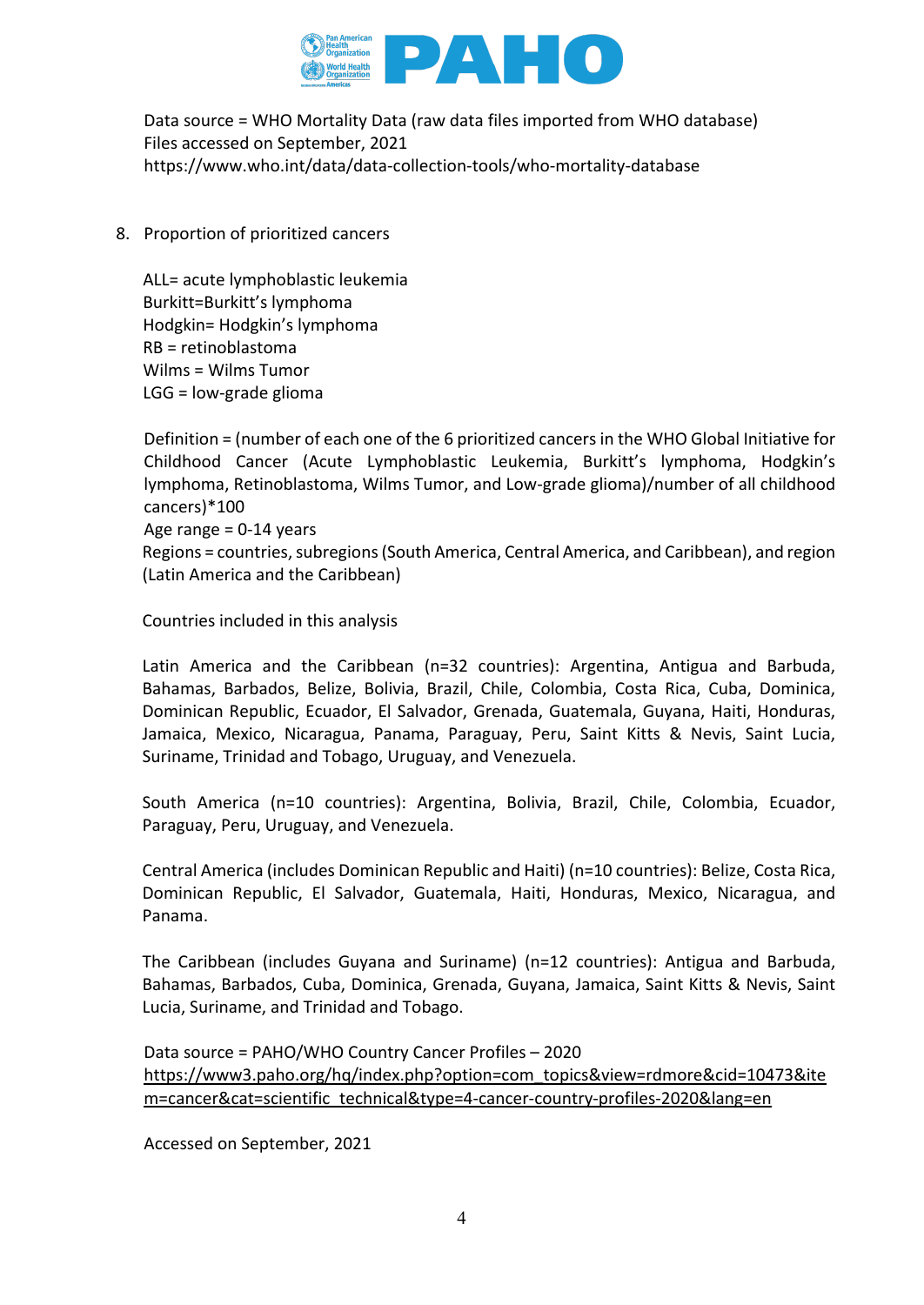

9. Annual trends in childhood cancer mortality

Indicator used = APC (Annual Percent Change) for trends in childhood cancer agestandardized mortality rates (0-19 years) for males and females The annual percentage change is used to describe the magnitude of change in the trend on fitting a simple regression model to the log of the age-standardized mortality rate. It is the average annual rate of change in the age-standarized mortality rate over the time period selected.

Countries included in this analysis (period)

Argentina = 2000-2016 Barbados = 2000-2013 Belize = 2005-2016 Brazil = 2000-2016 Chile = 2000-2016 Colombia = 2000-2016 Costa Rica = 2000-2014 Cuba = 2000-2016 Dominican Republic = 2000-2013 Ecuador = 2000-2016 El Salvador = 2000-2014

Guatemala = 2000-2016 Mexico = 2000-2016 Nicaragua = 2000-2016 Panama = 2000-2016 Paraguay = 2000-2016 Peru = 2000-2015 Suriname = 2003-2014 Trinidad & Tobago = 2000-2012 Uruguay = 2012-2016 Venezuela = 2000-2013

Countries

Latin America and Caribbean (2000-2012) (21 countries): Argentina, Barbados, Belize, Brazil, Chile, Colombia, Costa Rica, Cuba, Dominican Republic, Ecuador, El Salvador, Guatemala, Mexico, Nicaragua, Panama, Paraguay, Peru, Suriname, Trinidad and Tobago, Uruguay, and Venezuela.

South America (9 countries): Argentina, Brazil, Chile, Colombia, Ecuador, Paraguay, Peru, Uruguay, and Venezuela.

Central America (includes Dominican Republic and Haiti) (2000-2012) (8 countries): Belize, Costa Rica, Dominican Republic, El Salvador, Guatemala, Mexico, Nicaragua, and Panama.

The Caribbean (2000-2012) (4 countries): Barbados, Cuba, Suriname, and Trinidad and Tobago.

Data source: IARC Cancer Mortality Database <https://www-dep.iarc.fr/WHOdb/WHOdb.htm>

Color legends for results:

Yellow = annual trends, either positive or negative, were not statistically significant (95% CI includes the null hypothesis, i.e, APC=0)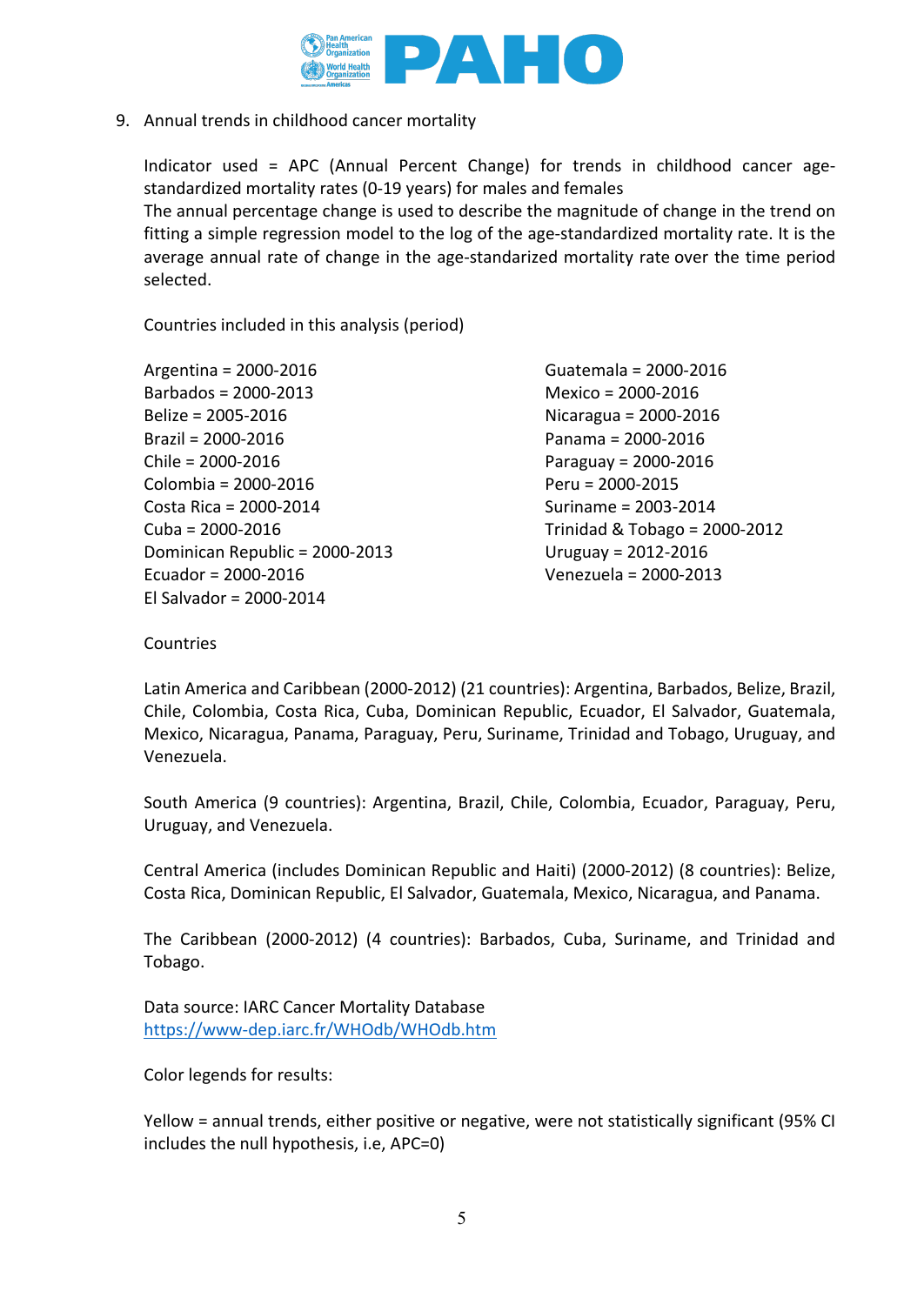

Green = negative annual trends, statistically significant (95% CI does not include the null hypothesis, i.e, APC=0), i.e., there is a decrease in the childhood cancer mortality rates in the period.

Red = positive annual trends, statistically significant (95% CI does not include the null hypothesis, i.e, APC=0), i.e., there is an increase in the childhood cancer mortality rates in the period.

# **Cancer Registration and Survival**

- 10. Number of active population-based cancer registries (PCBR) Levels = country, subregion, and region Data sources =
	- a. [Progress, challenges and ways forward supporting cancer surveillance in Latin America.](https://pubmed.ncbi.nlm.nih.gov/33231289/)  Piñeros M, Abriata MG, de Vries E, Barrios E, Bravo LE, Cueva P, de Camargo Cancela M, Fernández L, Gil E, Luciani S, Pardo C, Zoss W, Bray F, Mery L. Int J Cancer. 2021 Jul 1;149(1):12-20. doi: 10.1002/ijc.33407. Epub 2020 Dec 14.
	- b. [Advancing Reliable Data for Cancer Control in the Central America Four Region.](https://pubmed.ncbi.nlm.nih.gov/30241165/)  Piñeros M, Frech S, Frazier L, Laversanne M, Barnoya J, Garrido C, Gharzouzi E, Chacón A, Fuentes Alabi S, Ruiz de Campos L, Figueroa J, Dominguez R, Rojas O, Pereira R, Rivera C, Morgan DR. J Glob Oncol. 2018 Sep;4:1-11. doi: 10.1200/JGO.2016.008227. Epub 2017 Mar 8.
	- c. [https://caribbeancrh.carpha.org/The-Caribbean-Hub/Current-Status-of-Cancer-](https://caribbeancrh.carpha.org/The-Caribbean-Hub/Current-Status-of-Cancer-Registration-in-the-Caribbean)[Registration-in-the-Caribbean](https://caribbeancrh.carpha.org/The-Caribbean-Hub/Current-Status-of-Cancer-Registration-in-the-Caribbean)
	- d. Quesnel- Crooks S et al. Cancer registration in the Caribbean. Journal of Registry Management, 47(3): 161-169, 2020.
- 11. Percentage of population covered by Population-based cancer registries Levels = country, subregion, and region Data sources =
	- e. [Progress, challenges and ways forward supporting cancer surveillance in Latin America.](https://pubmed.ncbi.nlm.nih.gov/33231289/)  Piñeros M, Abriata MG, de Vries E, Barrios E, Bravo LE, Cueva P, de Camargo Cancela M, Fernández L, Gil E, Luciani S, Pardo C, Zoss W, Bray F, Mery L. Int J Cancer. 2021 Jul 1;149(1):12-20. doi: 10.1002/ijc.33407. Epub 2020 Dec 14.
	- f. [Advancing Reliable Data for Cancer Control in the Central America Four Region.](https://pubmed.ncbi.nlm.nih.gov/30241165/)  Piñeros M, Frech S, Frazier L, Laversanne M, Barnoya J, Garrido C, Gharzouzi E, Chacón A, Fuentes Alabi S, Ruiz de Campos L, Figueroa J, Dominguez R, Rojas O, Pereira R, Rivera C, Morgan DR. J Glob Oncol. 2018 Sep;4:1-11. doi: 10.1200/JGO.2016.008227. Epub 2017 Mar 8.
	- g. [https://caribbeancrh.carpha.org/The-Caribbean-Hub/Current-Status-of-Cancer-](https://caribbeancrh.carpha.org/The-Caribbean-Hub/Current-Status-of-Cancer-Registration-in-the-Caribbean)[Registration-in-the-Caribbean](https://caribbeancrh.carpha.org/The-Caribbean-Hub/Current-Status-of-Cancer-Registration-in-the-Caribbean)
	- h. Quesnel- Crooks S et al. Cancer registration in the Caribbean. Journal of Registry Management, 47(3): 161-169, 2020.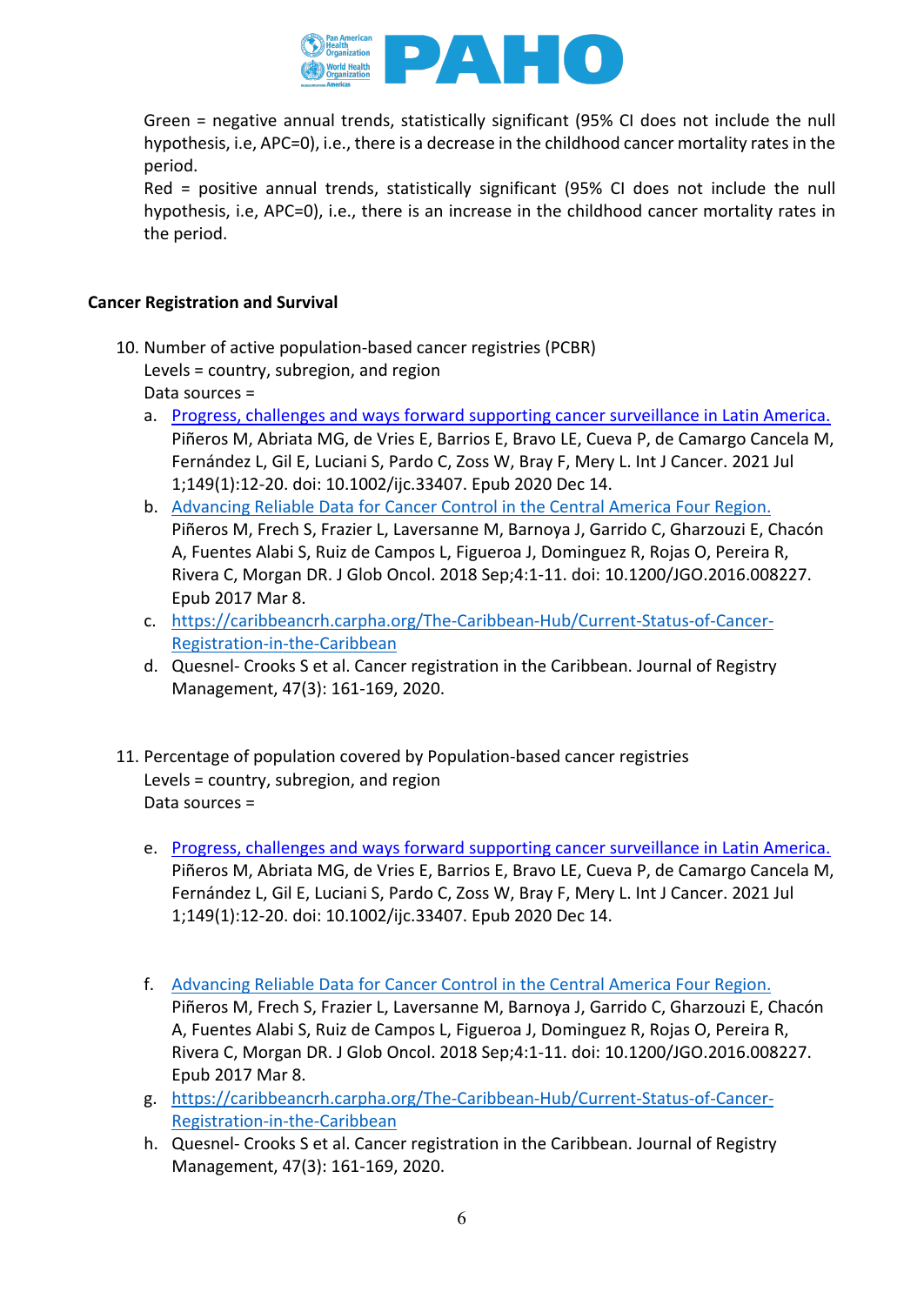

12. Number of specialized pediatric cancer registries

## Data sources

[Advancing Reliable Data for Cancer Control in the Central America Four Region.](https://pubmed.ncbi.nlm.nih.gov/30241165/)  Piñeros M, Frech S, Frazier L, Laversanne M, Barnoya J, Garrido C, Gharzouzi E, Chacón A, Fuentes Alabi S, Ruiz de Campos L, Figueroa J, Dominguez R, Rojas O, Pereira R, Rivera C, Morgan DR. J Glob Oncol. 2018 Sep;4:1-11. doi: 10.1200/JGO.2016.008227. Epub 2017 Mar 8.

IARC - International Incidence of Childhood Cancer  $-3$ <sup>rd</sup> edition <https://iicc.iarc.fr/>

\*Nicaragua and Honduras = expanding activities from hospital-based cancer registry to population-based cancer registry

13. Mortality/incidence ratio

Levels = country, subregions, and region Definition= Crude mortality rate for all childhood cancers, 0-19 years/Crude Incidence Rate for all childhood cancers, 0-19 years (rates are per million of children and adolescents)

Year = 2020 Data source = Global Cancer Observatory, IARC, 2020 <https://gco.iarc.fr/today/home>

Latin America and the Caribbean (n=31 countries): Argentina, Bahamas, Barbados, Belize, Bolivia, Brazil, Chile, Colombia, Costa Rica, Cuba, Dominican Republic, Ecuador, El Salvador, Guadeloupe, Guatemala, Guyana, Haiti, Honduras, Jamaica, Martinique, Mexico, Nicaragua, Panama, Paraguay, Peru, Puerto Rico, Saint Lucia, Suriname, Trinidad and Tobago, Uruguay, and Venezuela.

South America (n=10 countries): Argentina, Bolivia, Brazil, Chile, Colombia, Ecuador, Paraguay, Peru, Uruguay, and Venezuela.

Central America (includes Dominican Republic and Haiti) (n=10 countries): Belize, Costa Rica, Dominican Republic, El Salvador, Guatemala, Haiti, Honduras, Mexico, Nicaragua, and Panama.

The Caribbean (n=8 countries): Bahamas, Barbados, Cuba, Guyana, Jamaica, Saint Lucia, Suriname, Trinidad and Tobago.

14. Net Survival rate

Definition = Net survival is **the survival that would be observed if the only possible underlying cause of death was the disease under study**.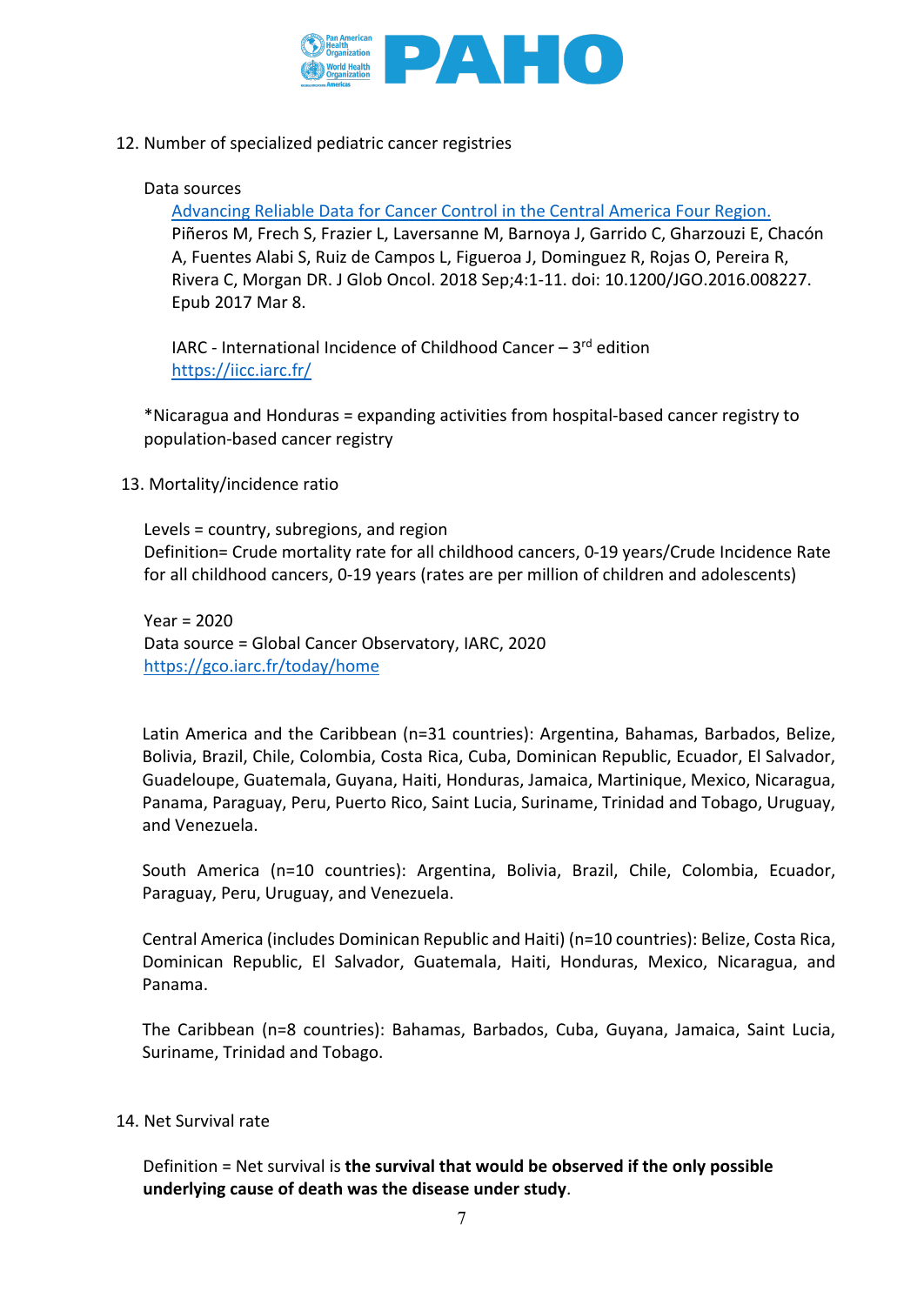

## Data source:

[Global childhood cancer survival estimates and priority-setting: a simulation-based](https://pubmed.ncbi.nlm.nih.gov/31129029/)  [analysis.](https://pubmed.ncbi.nlm.nih.gov/31129029/) 

Ward ZJ, Yeh JM, Bhakta N, Frazier AL, Girardi F, Atun R. Lancet Oncol. 2019 Jul;20(7):972- 983. doi: 10.1016/S1470-2045(19)30273-6. Epub 2019 May 22.

#### **Health System Response**

15. Percentage of the WHO essential medicines to treat children with cancer that are included in the Essential Medicines List (EML) (country) Levels = country, subregion, region 39 drugs listed as WHO essential medicines to treat children with cancer

Indicator = (Number of WHO essential medicines to treat children with cancer listed in the Essential Medicines List of the country/Total number of WHO essential medicines to treat children with cancer (39))\*100

Data sources

WHO Model List of Essential Medicines for Children 7<sup>th</sup> edition - 2019 <https://www.who.int/publications/i/item/WHOMVPEMPIAU201907>

WHO Global Essential Medicines <https://global.essentialmeds.org/dashboard/countries>

Panama = national list of medicines [http://www.minsa.gob.pa/destacado/comision-nacional-de-medicamentos-de-panama](http://www.minsa.gob.pa/destacado/comision-nacional-de-medicamentos-de-panama-conamep)[conamep](http://www.minsa.gob.pa/destacado/comision-nacional-de-medicamentos-de-panama-conamep)

Guatemala = national list of medicines (lista básica de medicamentos) <https://pesquisa.bvsalud.org/portal/resource/pt/biblio-1026872>

Latin America and Caribbean region = median value of all countries in the region South America = median value of all countries in the region Central America = median value of all countries in the region Caribbean = median value of all countries in the region

Countries included in this analysis (n=32 countries): Antigua and Barbuda, Argentina, Barbados, Belize, Bolivia, Brazil, Chile, Colombia, Costa Rica, Cuba, Dominica, Dominican Republic, Ecuador, El Salvador, Grenada, Guatemala, Guyana, Haiti, Honduras, Jamaica, Mexico, Nicaragua, Panama, Paraguay, Peru, Saint Kitts & Nevis, Saint Lucia, Saint Vincent & Grenadines, Suriname, Trinidad and Tobago, Uruguay, and Venezuela.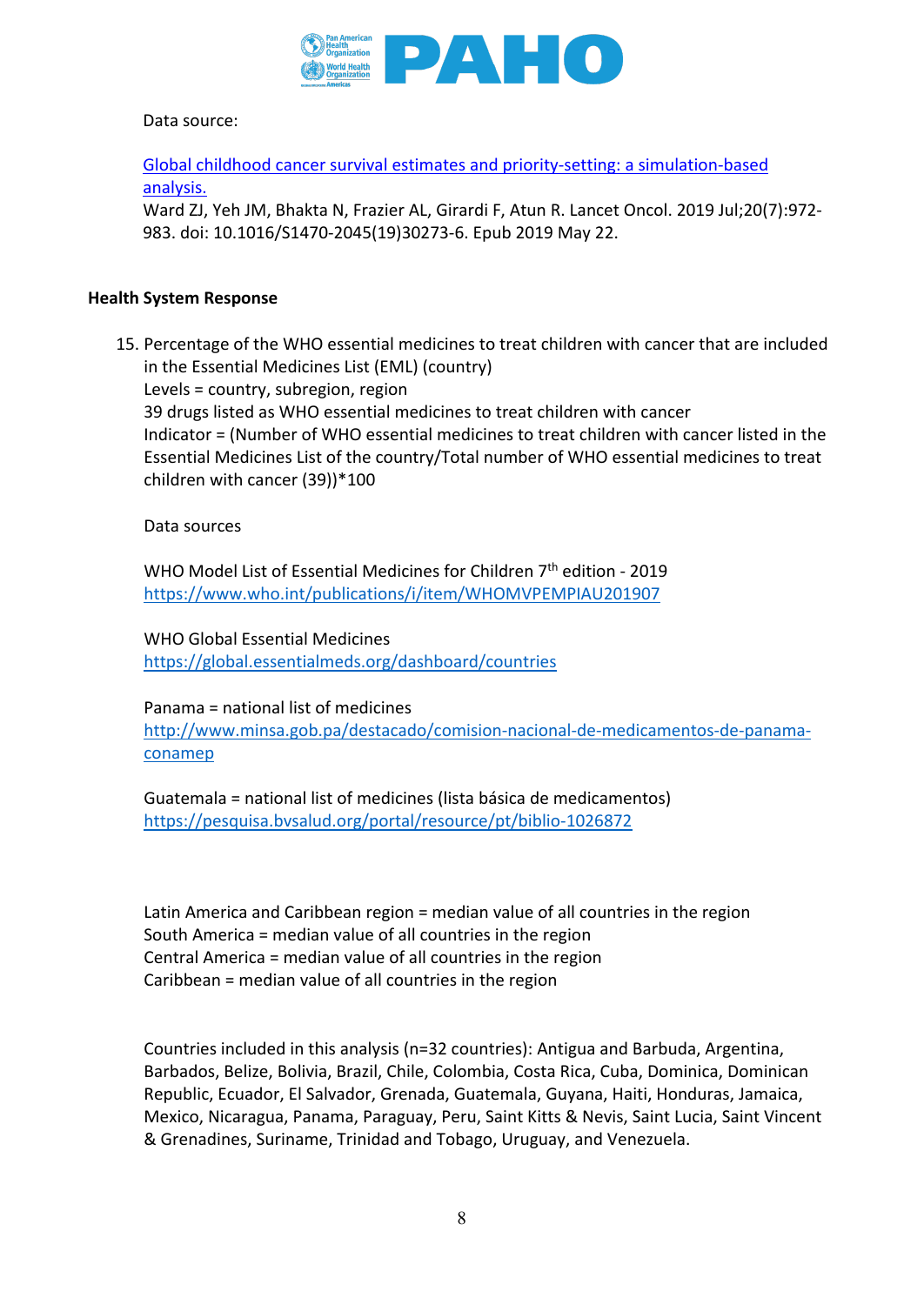

South America (n=10 countries): Argentina, Bolivia, Brazil, Chile, Colombia, Ecuador, Paraguay, Peru, Uruguay, and Venezuela.

Central America (includes Dominican Republic and Haiti) (n=10 countries): Belize, Costa Rica, Dominican Republic, El Salvador, Guatemala, Haiti, Honduras, Mexico, Nicaragua, and Panama.

Caribbean (n=12): Antigua and Barbuda, Barbados, Cuba, Dominica, Grenada, Guyana, Jamaica, Saint Kitts & Nevis, Saint Lucia, Saint Vincent & Grenadines, Suriname, Trinidad and Tobago.

- \*Brazil = The financing of cancer drugs does not take place through the Pharmaceutical Assistance Components. The Ministry of Health and the State Health Departments do not directly provide cancer drugs. Hospitals qualified to provide Oncology assistance through SUS, whether public or private, for-profit or non-profit, are responsible for providing drugs for the treatment of cancer through their inclusion in chemotherapy procedures registered in the APAC-SIA subsystem (Authorization of Procedure for High Complexity of the Outpatient Information System) of the SUS and are reimbursed by the Ministry of Health according to the APAC code. These medications are standardized, purchased and prescribed by the hospital itself and must follow the protocols and therapeutic guidelines of the Ministry of Health, if any. All 39 cancer drugs included in the WHO Pediatric Essential Medicine List are approved by ANVISA.
- 16. Number of centers to deliver specialized care in pediatric oncology

Data source = direct information provided by the Ministry of Health to PAHO

- 17. Ratio population (0-19 years)/centers Data source = Number of centers (provided by the Ministry of Health)/ Population =estimates UNDP – 2020
- 18. Universal Health Care Index for Service Coverage

Definition = Coverage of essential health services (defined as the average coverage of essential services based on tracer interventions that include reproductive, maternal, newborn and child health, infectious diseases, non-communicable diseases and service capacity and access, among the general and the most disadvantaged population). The indicator is an index reported on a unitless scale of 0 to 100, which is computed as the geometric mean of 14 tracer indicators of health service coverage. The tracer indicators are as follows, organized by four components of service coverage: 1. Reproductive, maternal, newborn and child health 2. Infectious diseases 3. Noncommunicable diseases 4. Service capacity and access

Data source: [https://www.who.int/data/gho/data/indicators/indicator-details/GHO/uhc](https://www.who.int/data/gho/data/indicators/indicator-details/GHO/uhc-index-of-service-coverage)[index-of-service-coverage](https://www.who.int/data/gho/data/indicators/indicator-details/GHO/uhc-index-of-service-coverage)